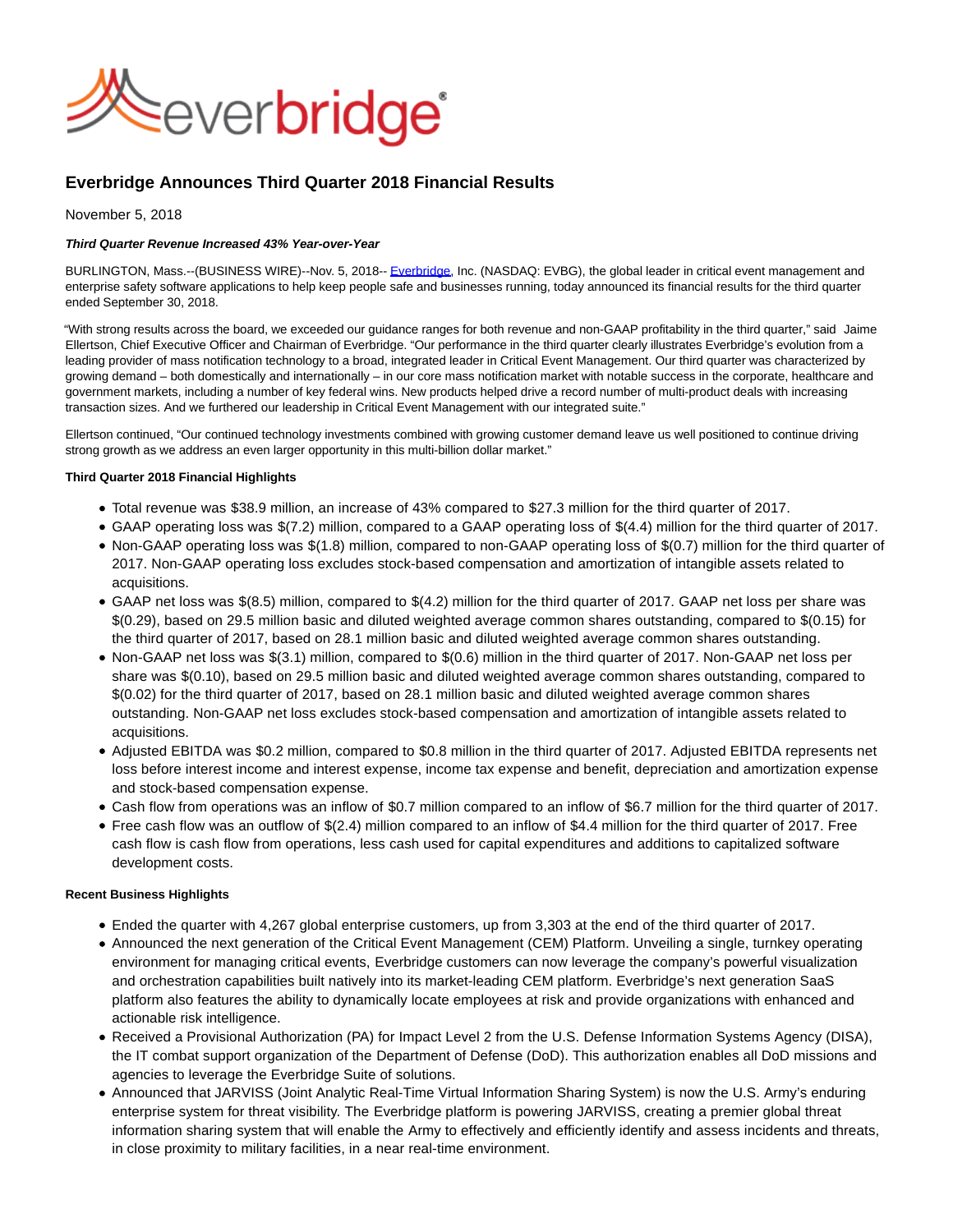#### **Business Outlook**

Based on information available as of today, Everbridge is issuing guidance for the fourth quarter and full year 2018 as indicated below.

|                                                            |          |                    | Fourth Quarter 2018 Full Year 2018 |          |
|------------------------------------------------------------|----------|--------------------|------------------------------------|----------|
| <b>Total Revenue</b>                                       | \$40.7   | to \$41.0          | \$146.0 to \$146.3                 |          |
| GAAP net income/(loss)                                     | \$(10.6) | $$(10.0) \$(48.3)$ |                                    | \$(47.7) |
| GAAP net income/(loss) per share                           | \$(0.36) | \$(0.34)           | \$(1.66)                           | \$(1.64) |
| Non-GAAP net income/(loss)                                 | \$(3.3)  | \$(2.9)            | \$(16.3)                           | \$(15.9) |
| Non-GAAP net income/(loss) per share                       | \$(0.11) | \$(0.10)           | \$(0.56)                           | \$(0.55) |
| Basic and diluted weighted average shares outstanding 29.6 |          | 29.6               | 29.1                               | 29.1     |
| <b>Adjusted EBITDA</b>                                     | \$0.4    | \$0.7              | \$(3.1)                            | \$(2.8)  |

(All figures in millions, except per share data)

### **Conference Call Information**

| What:      | Everbridge Third Quarter 2018 Financial Results Conference Call |
|------------|-----------------------------------------------------------------|
| When:      | Monday, November 5, 2018                                        |
| Time:      | 4:30 p.m. ET                                                    |
| Live Call: | (866) 439-5043, domestic                                        |
|            | (409) 220-9843, international                                   |
| Replay:    | (855) 859-2056, passcode 8193458, domestic                      |
|            | (404) 537-3406, passcode 8193458, international                 |

Webcast (live & replay): [http://ir.everbridge.com](http://cts.businesswire.com/ct/CT?id=smartlink&url=http%3A%2F%2Fir.everbridge.com&esheet=51894530&newsitemid=20181105005963&lan=en-US&anchor=http%3A%2F%2Fir.everbridge.com&index=2&md5=52cff2c1178908d993e5ea29d29eaf77)

#### **About Everbridge, Inc.**

[Everbridge,](http://cts.businesswire.com/ct/CT?id=smartlink&url=http%3A%2F%2Fwww.everbridge.com%2F&esheet=51894530&newsitemid=20181105005963&lan=en-US&anchor=Everbridge&index=3&md5=99507f1ef7d32e6402279a799c994587) Inc. (NASDAQ: EVBG) is a global software company that provides enterprise software applications that automate and accelerate organizations' operational response to critical events in order to keep people safe and businesses running. During public safety threats such as active shooter situations, terrorist attacks or severe weather conditions, as well as critical business events such as IT outages, cyber-attacks or other incidents such as product recalls or supply-chain interruptions, over 4,200 global customers rely on the company's Critical Event Management Platform to quickly and reliably aggregate and assess threat data, locate people at risk and responders able to assist, automate the execution of pre-defined communications processes through the secure delivery to over 100 different communication devices, and track progress on executing response plans. The company's platform sent over 2 billion messages in 2017, and offers the ability to reach 500 million people in more than 200 countries and territories including the entire mobile populations on a country-wide scale in Sweden, the Netherlands, the Bahamas, Singapore, Greece, Cambodia, and a number of the largest states in India. The company's critical communications and enterprise safety applications include Mass Notification, Incident Management, Safety Connection™, IT Alerting, Visual Command Center®, Crisis Commander®, Community Engagement™ and Secure Messaging Everbridge serves nine of the 10 largest U.S. cities, eight of the 10 largest U.S.-based investment banks, all 25 of the 25 busiest North American airports, six of the 10 largest global consulting firms, six of the 10 largest global automakers, all four of the largest global accounting firms, four of the 10 largest U.S.-based health care providers and four of the 10 largest U.S.-based health insurers. Everbridge is based in Boston and Los Angeles with additional offices in Lansing, San Francisco, Beijing, Bangalore, Kolkata, London, Oslo, Stockholm and Tilburg. For more information, visit [www.everbridge.com,](http://cts.businesswire.com/ct/CT?id=smartlink&url=http%3A%2F%2Fwww.everbridge.com&esheet=51894530&newsitemid=20181105005963&lan=en-US&anchor=www.everbridge.com&index=4&md5=95186c719ff8d8ba42ec73c1de34e597) read the company [blog,](http://cts.businesswire.com/ct/CT?id=smartlink&url=http%3A%2F%2Fwww.everbridge.com%2Fresources%2Fblog%2F&esheet=51894530&newsitemid=20181105005963&lan=en-US&anchor=blog&index=5&md5=f9cf24aed0a5ab77c75223309fdd59d6) and follow on [Twitter a](http://cts.businesswire.com/ct/CT?id=smartlink&url=https%3A%2F%2Ftwitter.com%2FEverbridge&esheet=51894530&newsitemid=20181105005963&lan=en-US&anchor=Twitter&index=6&md5=9698b2b2e5aced1505649a7664965ed6)nd [Facebook.](http://cts.businesswire.com/ct/CT?id=smartlink&url=https%3A%2F%2Fwww.facebook.com%2Feverbridgeinc&esheet=51894530&newsitemid=20181105005963&lan=en-US&anchor=Facebook&index=7&md5=793788d17a4839310d93e7e06f7042de)

## **Non-GAAP Financial Measures**

This press release contains the following non-GAAP financial measures: non-GAAP cost of revenue, non-GAAP gross profit, non-GAAP gross margin, non-GAAP sales and marketing, non-GAAP research and development, non-GAAP general and administrative, non-GAAP operating expenses, non-GAAP operating income/(loss), non-GAAP net income/(loss), non-GAAP net income/(loss) per share, adjusted EBITDA, and free cash flow.

We believe that these non-GAAP measures of financial results provide useful information to management and investors regarding certain financial and business trends relating to Everbridge's financial condition and results of operations. We use these non-GAAP measures for financial, operational and budgetary decision-making purposes, to understand and evaluate our core operating performance and trends, and to generate future operating plans.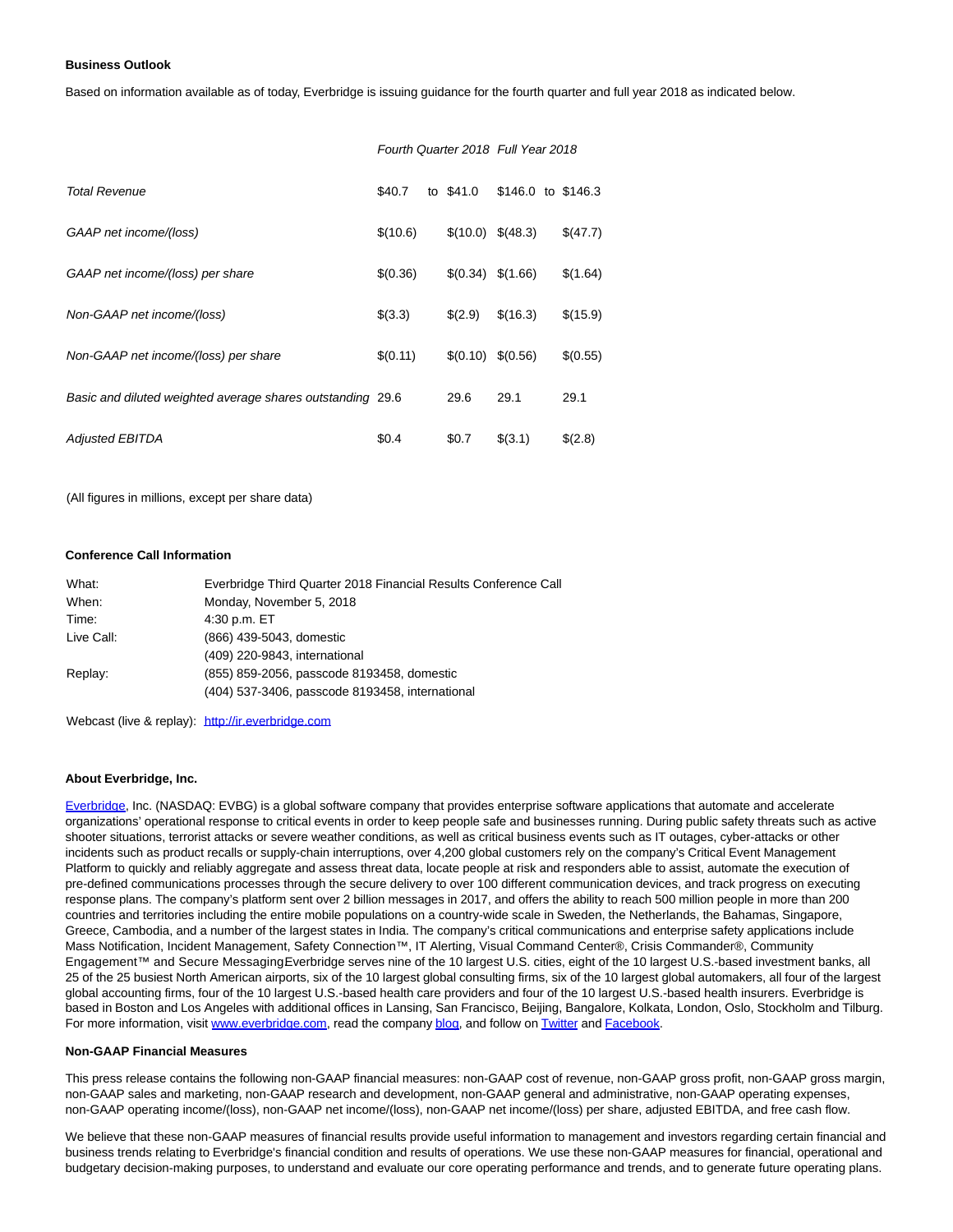We believe that these non-GAAP financial measures provide useful information regarding past financial performance and future prospects, and permit us to more thoroughly analyze key financial metrics used to make operational decisions. We believe that the use of these non-GAAP financial measures provides an additional tool for investors to use in evaluating ongoing operating results and trends and in comparing our financial measures with other software companies, many of which present similar non-GAAP financial measures to investors.

We do not consider these non-GAAP measures in isolation or as an alternative to financial measures determined in accordance with GAAP. The principal limitation of these non-GAAP financial measures is that they exclude significant expenses and income that are required by GAAP to be recorded in the Company's financial statements. In addition, they are subject to inherent limitations as they reflect the exercise of judgment by management about which expenses and income are excluded or included in determining these non-GAAP financial measures. In order to compensate for these limitations, management presents non-GAAP financial measures in connection with GAAP results. We urge investors to review the reconciliation of our non-GAAP financial measures to the comparable GAAP financial measures, which are included in this press release, and not to rely on any single financial measure to evaluate our business.

#### **Cautionary Language Concerning Forward-Looking Statements**

This press release contains "forward-looking statements" within the meaning of the "safe harbor" provisions of the Private Securities Litigation Reform Act of 1995, including but not limited to, statements regarding the anticipated opportunity and trends for growth in our critical communications and enterprise safety applications and our overall business, our market opportunity, our expectations regarding sales of our products, our goal to maintain market leadership and extend the markets in which we compete for customers, and our expected financial results for the third quarter of 2018 and the full fiscal year 2018. These forward-looking statements are made as of the date of this press release and were based on current expectations, estimates, forecasts and projections as well as the beliefs and assumptions of management. Words such as "expect," "anticipate," "should," "believe," "target," "project," "goals," "estimate," "potential," "predict," "may," "will," "could," "intend," variations of these terms or the negative of these terms and similar expressions are intended to identify these forward-looking statements. Forward-looking statements are subject to a number of risks and uncertainties, many of which involve factors or circumstances that are beyond our control. Our actual results could differ materially from those stated or implied in forward-looking statements due to a number of factors, including but not limited to: the ability of our products and services to perform as intended and meet our customers' expectations; our ability to attract new customers and retain and increase sales to existing customers; our ability to increase sales of our Mass Notification application and/or ability to increase sales of our other applications; developments in the market for targeted and contextually relevant critical communications or the associated regulatory environment; our estimates of market opportunity and forecasts of market growth may prove to be inaccurate; we have not been profitable on a consistent basis historically and may not achieve or maintain profitability in the future; the lengthy and unpredictable sales cycles for new customers; nature of our business exposes us to inherent liability risks; our ability to attract, integrate and retain qualified personnel; our ability to successfully integrate businesses and assets that we have acquired or may acquire in the future; our ability to maintain successful relationships with our channel partners and technology partners; our ability to manage our growth effectively; our ability to respond to competitive pressures; potential liability related to privacy and security of personally identifiable information; our ability to protect our intellectual property rights, and the other risks detailed in our risk factors discussed in filings with the U.S. Securities and Exchange Commission ("SEC"), including but not limited to our Annual Report on Form 10-K for the year ended December 31, 2017 filed with the SEC on March 12, 2018. The forward-looking statements included in this press release represent our views as of the date of this press release. We undertake no intention or obligation to update or revise any forward-looking statements, whether as a result of new information, future events or otherwise. These forward-looking statements should not be relied upon as representing our views as of any date subsequent to the date of this press release.

All Everbridge products are trademarks of Everbridge, Inc. in the USA and other countries. All other product or company names mentioned are the property of their respective owners.

## **Consolidated Balance Sheets**

(in thousands) (unaudited)

|                                             | September 30, December 31,<br>2018 | 2017      |
|---------------------------------------------|------------------------------------|-----------|
|                                             |                                    |           |
| Current assets:                             |                                    |           |
| Cash and cash equivalents                   | \$76,271                           | \$102,754 |
| Restricted cash                             | 23                                 | 297       |
| Short-term investments                      | 26,856                             | 42,908    |
| Accounts receivable, net                    | 37,033                             | 31,699    |
| Prepaid expenses                            | 5,353                              | 2,563     |
| Deferred costs                              | 5,842                              | 2,429     |
| Other current assets                        | 3,426                              | 811       |
| Total current assets                        | 154,804                            | 183,461   |
| Property and equipment, net                 | 2,918                              | 2,796     |
| Capitalized software development costs, net | 12,734                             | 10,005    |
| Goodwill                                    | 53,132                             | 31,328    |
| Intangible assets, net                      | 22,000                             | 8,634     |
| Deferred costs                              | 8,747                              |           |
| Other assets                                | 253                                | 189       |
| Total assets                                | \$254,588                          | \$236,413 |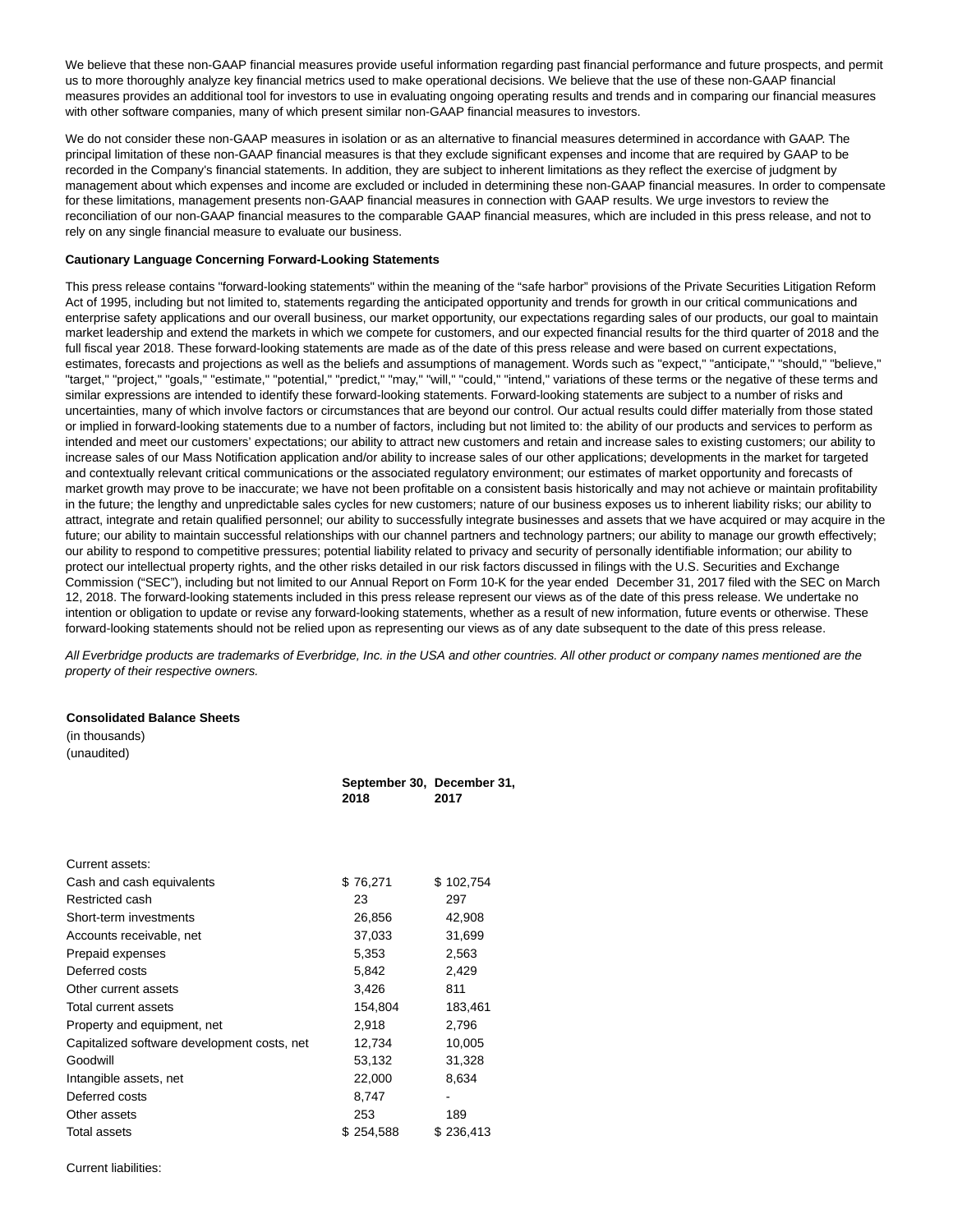| Accounts payable                                 | \$4,141   | \$2,446    |               |
|--------------------------------------------------|-----------|------------|---------------|
| Accrued payroll and employee related liabilities | 14,531    | 11,111     |               |
| Accrued expenses                                 | 3,090     | 1,825      |               |
| Deferred revenue                                 | 82,263    | 70,090     |               |
| Notes payable                                    | 432       |            |               |
| Contingent consideration liabilities             |           | 682        |               |
| Other current liabilities                        | 1,242     | 808        |               |
| <b>Total current liabilities</b>                 | 105,699   | 86,962     |               |
| Long-term liabilities:                           |           |            |               |
| Deferred revenue, noncurrent                     | 6,376     | 2,982      |               |
| Convertible senior notes                         | 92,916    | 89,481     |               |
| Deferred tax liabilities                         | 885       | 482        |               |
| Other long term liabilities                      | 989       | 515        |               |
| <b>Total liabilities</b>                         | 206,865   | 180,422    |               |
| Stockholders' equity:                            |           |            |               |
| Common stock                                     | 29        | 28         |               |
| Additional paid-in capital                       | 187,909   | 164,995    |               |
| Accumulated deficit                              | (137,865  | (109, 252) | $\mathcal{E}$ |
| Accumulated other comprehensive income (loss)    | (2,350)   | 220        |               |
| Total stockholders' equity                       | 47,723    | 55,991     |               |
| Total liabilities and stockholders' equity       | \$254,588 | \$236,413  |               |

# **Consolidated Statements of Comprehensive Loss**

(in thousands, except share and per share data) (unaudited)

| $($ unuuunuu                                            | Three months ended<br>September 30, |           |            |               | Nine months ended<br>September 30, |   |             |           |
|---------------------------------------------------------|-------------------------------------|-----------|------------|---------------|------------------------------------|---|-------------|-----------|
|                                                         | 2018                                |           | 2017       |               | 2018                               |   | 2017        |           |
| Revenue                                                 | \$38,925                            |           | \$27,312   |               | \$105,266                          |   | \$75,177    |           |
| Cost of revenue                                         | 12,296                              |           | 8,076      |               | 33,488                             |   | 22,969      |           |
| Gross profit                                            | 26,629                              |           | 19,236     |               | 71,778                             |   | 52,208      |           |
|                                                         | 68.41                               | %         | 70.43      | %             | 68.19                              | % | 69.45       | %         |
| Operating expenses:                                     |                                     |           |            |               |                                    |   |             |           |
| Sales and marketing                                     | 16,348                              |           | 11,626     |               | 51,303                             |   | 33,589      |           |
| Research and development                                | 10,350                              |           | 5,626      |               | 30,548                             |   | 16,082      |           |
| General and administrative                              | 7,130                               |           | 6,375      |               | 23,609                             |   | 16,640      |           |
| Total operating expenses                                | 33,828                              |           | 23,627     |               | 105,460                            |   | 66,311      |           |
| Operating loss                                          | (7, 199)                            | $\lambda$ | (4, 391)   | $\lambda$     | (33, 682)                          |   | (14, 103)   | $\lambda$ |
| Other income (expense):                                 |                                     |           |            |               |                                    |   |             |           |
| Interest and investment income                          | 460                                 |           | 106        |               | 1,316                              |   | 234         |           |
| Interest expense                                        | (1, 592)                            |           | (2)        |               | (4,736)                            |   | (5)         |           |
| Other expense, net                                      | (33)                                |           | (23)       |               | (237)                              |   | (61)        |           |
| Total other income (expense), net                       | (1, 165)                            |           | 81         |               | (3,657)                            |   | 168         |           |
| Loss before income taxes                                | (8, 364)                            |           | (4, 310)   |               | (37, 339)                          |   | (13, 935)   | $\lambda$ |
| (Provision) benefit for income taxes                    | (86)                                |           | 79         |               | (371)                              |   | 65          |           |
| Net loss                                                | \$ (8, 450)                         |           | \$ (4,231) | $\lambda$     | \$ (37,710)                        |   | \$(13, 870) | $\lambda$ |
| Net loss per share attributable to common stockholders: |                                     |           |            |               |                                    |   |             |           |
| Basic                                                   | \$ (0.29)                           |           | \$ (0.15)  | $\mathcal{L}$ | \$(1.30)                           |   | \$ (0.50)   |           |
| <b>Diluted</b>                                          | \$ (0.29)                           | $\lambda$ | \$ (0.15)  | $\lambda$     | \$(1.30)                           |   | \$ (0.50)   | $\lambda$ |
| Weighted-average common shares outstanding:             |                                     |           |            |               |                                    |   |             |           |
| Basic                                                   | 29,460,156                          |           | 28,100,172 |               | 28,918,304                         |   | 27,719,519  |           |
| <b>Diluted</b>                                          | 29,460,156                          |           | 28,100,172 |               | 28,918,304                         |   | 27,719,519  |           |
| Other comprehensive income (loss):                      |                                     |           |            |               |                                    |   |             |           |
| Foreign currency translation adjustment, net of taxes   | 81                                  |           | 197        |               | (2,570)                            |   | 323         |           |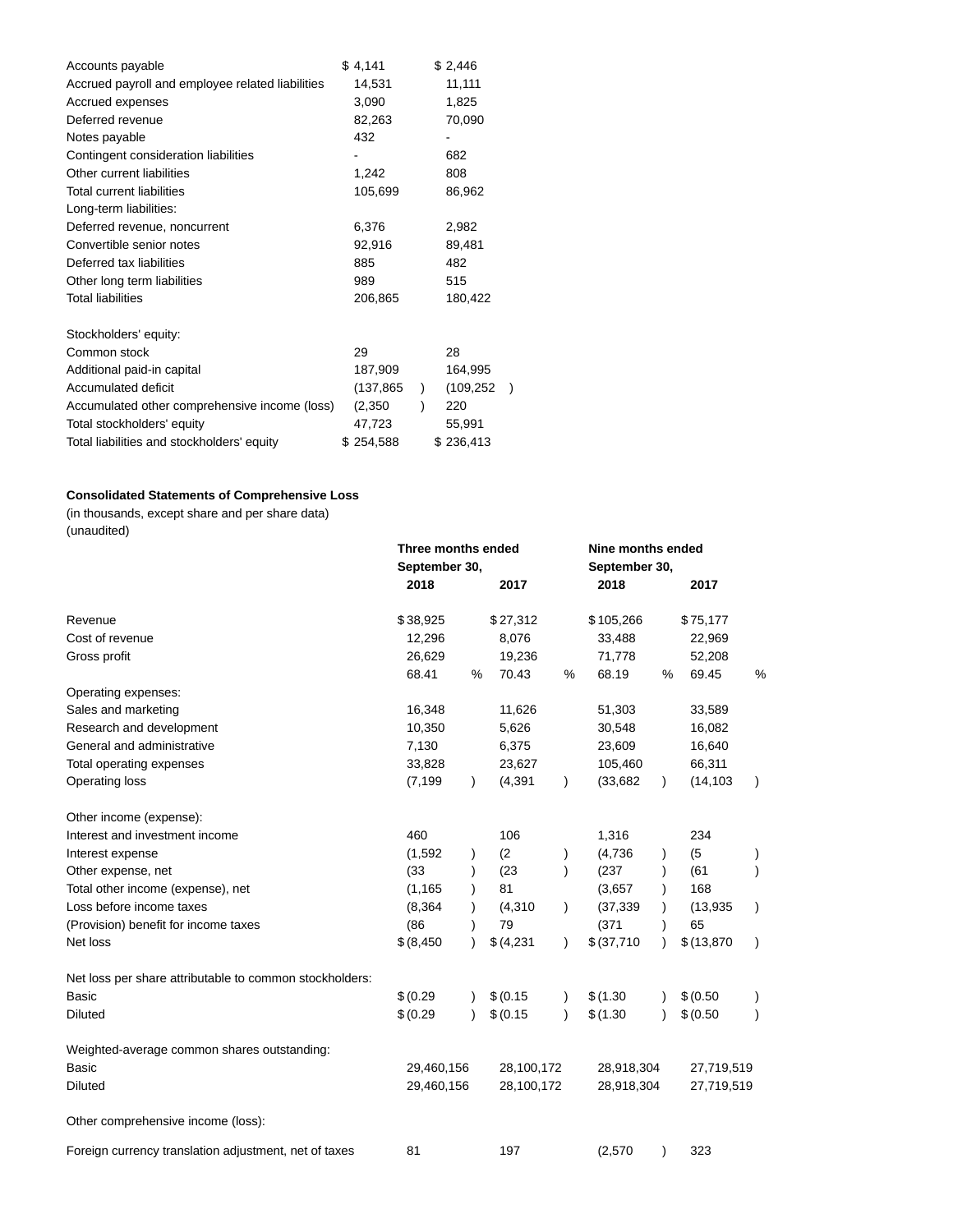# Stock-based compensation expense included in the above:

| (in thousands) |  |
|----------------|--|
|----------------|--|

|                                | Three months ended | Nine months ended |          |         |  |
|--------------------------------|--------------------|-------------------|----------|---------|--|
|                                | September 30,      | September 30,     |          |         |  |
|                                | 2018               | 2017              | 2018     | 2017    |  |
| Cost of revenue                | \$312              | \$141             | \$1,877  | \$266   |  |
| Sales and marketing            | 1,180              | 691               | 7.147    | 1,250   |  |
| Research and development       | 1.091              | 416               | 5.606    | 738     |  |
| General and administrative     | 958                | 1.555             | 5.627    | 2,618   |  |
| Total stock-based compensation | \$3.541            | \$2.803           | \$20.257 | \$4.872 |  |

# **Consolidated Statements of Cash Flows**

(in thousands)

(unaudited)

|                                                                                           |                       |               | Three months ended<br>September 30,<br>2017 |               | Nine months ended<br>September 30,<br>2018<br>2017 |               |                |           |
|-------------------------------------------------------------------------------------------|-----------------------|---------------|---------------------------------------------|---------------|----------------------------------------------------|---------------|----------------|-----------|
| Cash flows from operating activities:                                                     |                       |               |                                             |               |                                                    |               |                |           |
| Net loss                                                                                  | $$(8,450)$ $$(4,231)$ |               |                                             |               | \$(37,710) \$(13,870)                              |               |                |           |
| Adjustments to reconcile net loss to net cash provided by (used in) operating activities: |                       |               |                                             |               |                                                    |               |                |           |
| Depreciation and amortization                                                             | 3,844                 |               | 2,418                                       |               | 10,172                                             |               | 7,646          |           |
| Amortization of deferred costs                                                            | 1,415                 |               | 1,331                                       |               | 3,928                                              |               | 4,140          |           |
| Loss on disposal of assets                                                                | 28                    |               | 15                                          |               | 112                                                |               | 15             |           |
| Deferred income taxes                                                                     |                       |               | 21                                          |               | 101                                                |               | 62             |           |
| Accretion of interest on convertible senior notes                                         | 1,161                 |               |                                             |               | 3,435                                              |               |                |           |
| Non-cash investment income                                                                | (80)                  | $\lambda$     | (66                                         | $\lambda$     | (308)                                              | $\lambda$     | (74            | $\lambda$ |
| Provision for doubtful accounts and sales return reserve                                  | 134                   |               | 219                                         |               | 158                                                |               | 588            |           |
| Change in fair value of contingent consideration                                          |                       |               |                                             |               | (250)                                              | $\mathcal{E}$ |                |           |
| Stock-based compensation                                                                  | 3,495                 |               | 2,794                                       |               | 20,007                                             |               | 4,838          |           |
| Increase (decrease) in operating assets and liabilities:                                  |                       |               |                                             |               |                                                    |               |                |           |
| Accounts receivable, net                                                                  | (4, 103)              | $\rightarrow$ | (618)                                       | $\lambda$     | 1,524                                              |               | (3,591)        |           |
| Prepaid expenses                                                                          | (428)                 | $\lambda$     | (508)                                       | $\mathcal{L}$ | (2, 439)                                           |               | (1,552)        |           |
| Deferred costs                                                                            | (2,793)               | $\rightarrow$ | 165                                         |               | (6,991)                                            | $\rightarrow$ | 216            |           |
| Other assets                                                                              | (579)                 | $\lambda$     | (2, 175)                                    |               | (1,584)                                            |               | (5,336)        |           |
| Accounts payable                                                                          | (206)                 | $\lambda$     | 1,250                                       |               | (113)                                              | $\lambda$     | 820            |           |
| Accrued payroll and employee related liabilities                                          | 1,804                 |               | 1,763                                       |               | 2,109                                              |               | 2,263          |           |
| Accrued expenses                                                                          | (1, 187)              |               | (347                                        | $\mathcal{L}$ | (621)                                              | $\lambda$     | (54)           | $\lambda$ |
| Deferred revenue                                                                          | 6,176                 |               | 4,933                                       |               | 7,237                                              |               | 7,801          |           |
| Other liabilities                                                                         | 445                   |               | 104                                         |               | 457                                                |               | 467            |           |
| Net cash provided by (used in) operating activities                                       | 676                   |               | 6,738                                       |               | (776)                                              | $\lambda$     | 4,379          |           |
| Cash flows from investing activities:                                                     |                       |               |                                             |               |                                                    |               |                |           |
| Capital expenditures                                                                      | (441)                 | $\lambda$     | (832)                                       | $\lambda$     | (855)                                              |               | (1,337)        |           |
| Proceeds from sale of leaseback transaction                                               |                       |               | 399                                         |               |                                                    |               | 794            |           |
| Additions to capitalized software development costs                                       | (2,684)               | $\lambda$     | (1, 542)                                    |               | (6, 722)                                           | $\rightarrow$ | (4,586)        |           |
| Additions to intangibles                                                                  | (16)                  | $\lambda$     |                                             |               | (184)                                              | $\lambda$     | $\blacksquare$ |           |
| Payment for acquisition of business, net of acquired cash                                 |                       |               |                                             |               | (35, 857)                                          |               | (21, 235)      |           |
| Purchase of short-term investments                                                        | (26, 777)             |               | (17,528)                                    |               | (57,709)                                           |               | (29, 955)      |           |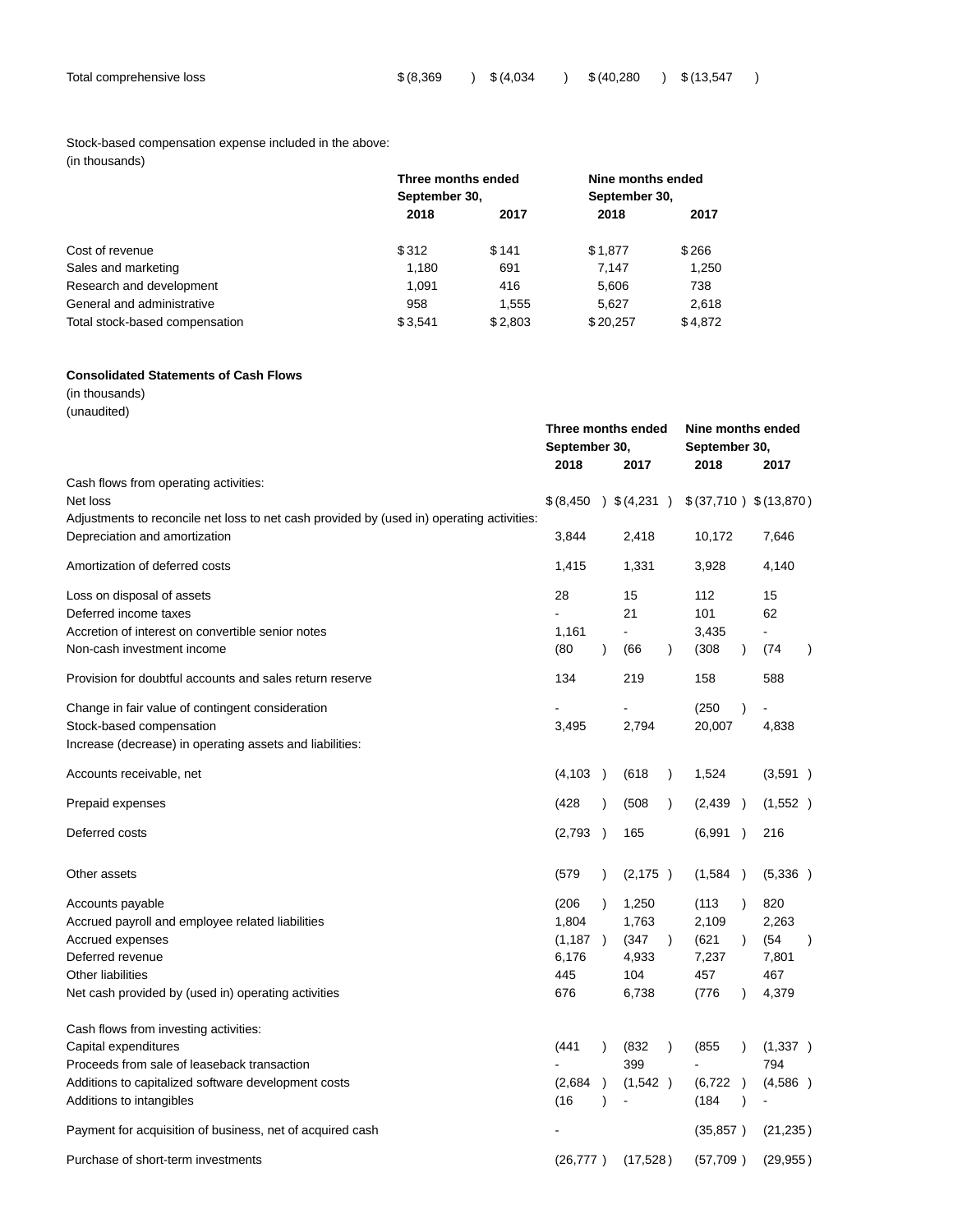| Maturities of short-term investments                                   | 3,424     |          | 74,069    | 6,000     |  |
|------------------------------------------------------------------------|-----------|----------|-----------|-----------|--|
| Net cash used in investing activities                                  | (26, 494) | (13,503) | (27, 258) | (50, 319) |  |
| Cash flows from financing activities:                                  |           |          |           |           |  |
| RSUs withheld to settle employee tax withholding liability             | (4, 149)  |          | (7, 921)  |           |  |
| Principal payments on capital leases                                   | (61)      |          | (61)      |           |  |
| Payment of contingent consideration                                    |           | (3,750)  | (431)     | (3,750)   |  |
| Payment on note payable                                                | (59)      |          | (59)      |           |  |
| Proceeds from follow on offering, net                                  |           |          |           | 10,444    |  |
| Payments of public offering costs                                      |           | (143)    |           | (872)     |  |
| Payments of debt issuance costs                                        |           | (40      | (84)      | (40)      |  |
| Proceeds from employee stock purchase plan                             | 877       | 686      | 1,758     | 1,540     |  |
| Proceeds from stock option exercises                                   | 2,986     | 972      | 8,821     | 2,087     |  |
| Net cash (used in) provided by financing activities                    | (406)     | (2,275)  | 2,023     | 9,409     |  |
| Effect of exchange rates on cash, cash equivalents and restricted cash | (81)      | (162)    | (746)     | (309)     |  |
| Net decrease in cash, cash equivalents and restricted cash             | (26, 305) | (9,202)  | (26, 757) | (36, 840) |  |
| Cash, cash equivalents and restricted cash, beginning of period        | 102,599   | 33,127   | 103,051   | 60,765    |  |
| Cash, cash equivalents and restricted cash, end of period              | \$76,294  | \$23,925 | \$76,294  | \$23,925  |  |

# **Reconciliation of GAAP measures to non-GAAP measures**

(in thousands, except share and per share data) (unaudited)

|                                      |            | Three months ended<br>September 30, |            |               | Nine months ended<br>September 30, |           |             |               |  |
|--------------------------------------|------------|-------------------------------------|------------|---------------|------------------------------------|-----------|-------------|---------------|--|
|                                      | 2018       |                                     | 2017       |               | 2018                               |           | 2017        |               |  |
| Cost of revenue                      | \$12,296   |                                     | \$8,076    |               | \$33,488                           |           | \$22,969    |               |  |
| Amortization of acquired intangibles | (389)      |                                     | (293)      |               | (1,022)                            |           | (1, 325)    |               |  |
| Stock-based compensation             | (312)      | $\lambda$                           | (141)      | $\lambda$     | (1, 877)                           | $\lambda$ | (266)       | $\lambda$     |  |
| Non-GAAP cost of revenue             | 11,595     |                                     | 7,642      |               | 30,589                             |           | 21,378      |               |  |
| Gross profit                         | 26,629     |                                     | 19,236     |               | 71,778                             |           | 52,208      |               |  |
| Amortization of acquired intangibles | 389        |                                     | 293        |               | 1,022                              |           | 1,325       |               |  |
| Stock-based compensation             | 312        |                                     | 141        |               | 1,877                              |           | 266         |               |  |
| Non-GAAP gross profit                | 27,330     |                                     | 19,670     |               | 74,677                             |           | 53,799      |               |  |
| Non-GAAP gross margin                | 70.21      | %                                   | 72.02      | %             | 70.94                              | %         | 71.56       | %             |  |
| Sales and marketing                  | 16,348     |                                     | 11,626     |               | 51,303                             |           | 33,589      |               |  |
| Stock-based compensation             | (1, 180)   |                                     | (691)      | $\lambda$     | (7, 147)                           | $\lambda$ | (1,250)     | $\lambda$     |  |
| Non-GAAP sales and marketing         | 15,168     |                                     | 10,935     |               | 44,156                             |           | 32,339      |               |  |
| Research and development             | 10,350     |                                     | 5,626      |               | 30,548                             |           | 16,082      |               |  |
| Stock-based compensation             | (1,091)    | $\lambda$                           | (416)      | $\lambda$     | (5,606)                            | $\lambda$ | (738)       | $\lambda$     |  |
| Non-GAAP research and development    | 9,259      |                                     | 5,210      |               | 24,942                             |           | 15,344      |               |  |
| General and administrative           | 7,130      |                                     | 6,375      |               | 23,609                             |           | 16,640      |               |  |
| Amortization of acquired intangibles | (1, 464)   |                                     | (560)      | $\mathcal{E}$ | (3, 461)                           | $\lambda$ | (1, 562)    | $\lambda$     |  |
| Stock-based compensation             | (958)      |                                     | (1, 555)   | $\lambda$     | (5,627)                            | $\lambda$ | (2,618)     | $\lambda$     |  |
| Non-GAAP general and administrative  | 4,708      |                                     | 4,260      |               | 14,521                             |           | 12,460      |               |  |
| Total operating expenses             | 33,828     |                                     | 23,627     |               | 105,460                            |           | 66,311      |               |  |
| Amortization of acquired intangibles | (1, 464)   |                                     | (560)      | $\lambda$     | (3, 461)                           |           | (1, 562)    | $\mathcal{C}$ |  |
| Stock-based compensation             | (3,229)    |                                     | (2,662)    | $\lambda$     | (18, 380)                          | $\lambda$ | (4,606)     | $\mathcal{L}$ |  |
| Non-GAAP operating expenses          | \$29,135   |                                     | \$20,405   |               | \$83,619                           |           | \$60,143    |               |  |
| Operating loss                       | \$(7, 199) |                                     | \$ (4,391) |               | \$ (33,682)                        |           | \$(14, 103) | $\lambda$     |  |
| Amortization of acquired intangibles | 1,853      |                                     | 853        |               | 4,483                              |           | 2,887       |               |  |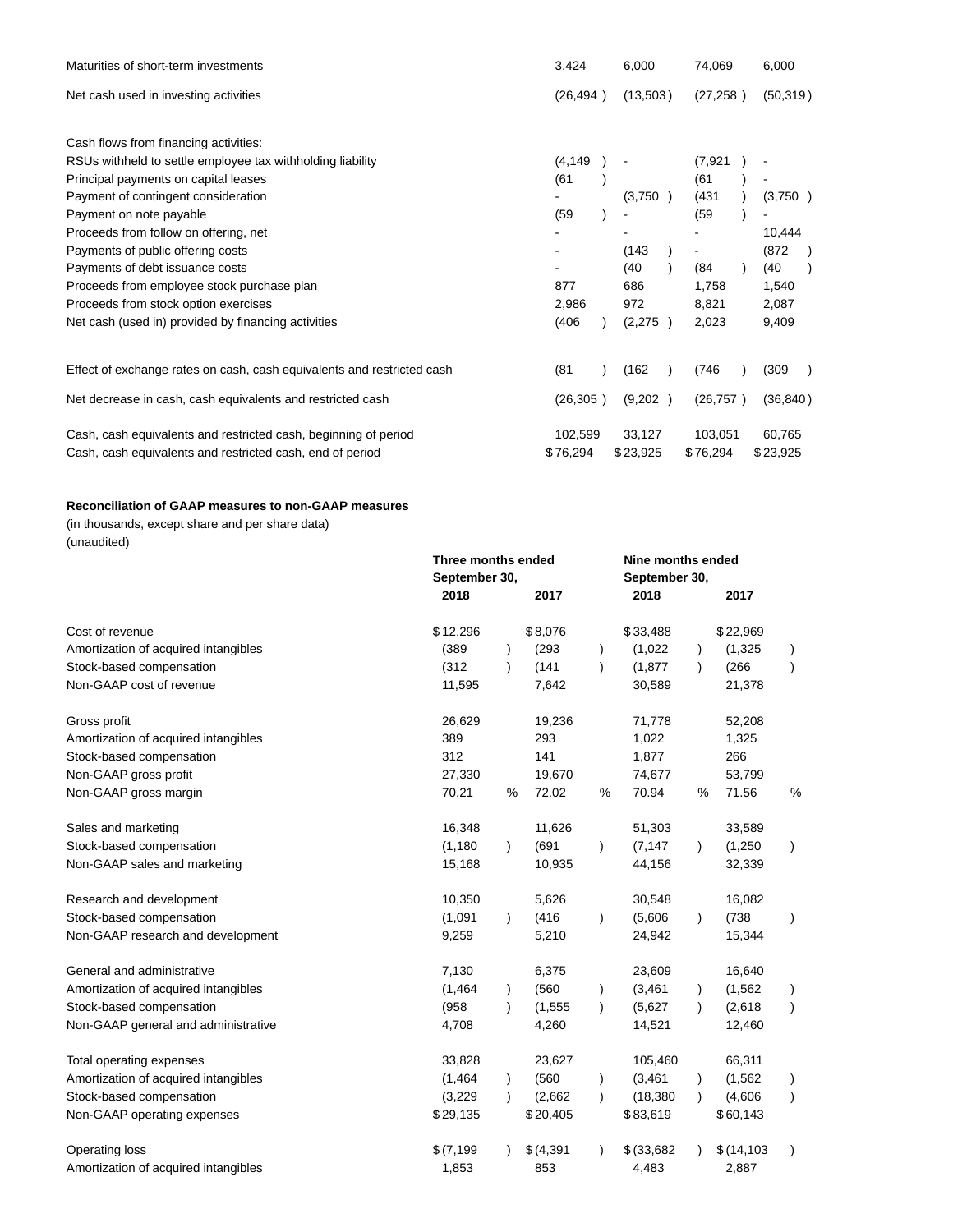| Stock-based compensation                                      | 3,541       | 2,803      | 20,257      | 4,872       |  |
|---------------------------------------------------------------|-------------|------------|-------------|-------------|--|
| Non-GAAP operating loss                                       | \$(1,805)   | \$ (735)   | \$ (8,942)  | \$ (6,344)  |  |
| Net loss                                                      | \$ (8, 450) | \$(4,231)  | \$ (37,710) | \$(13, 870) |  |
| Amortization of acquired intangibles                          | 1,853       | 853        | 4,483       | 2,887       |  |
| Stock-based compensation                                      | 3,541       | 2,803      | 20,257      | 4,872       |  |
| Non-GAAP net loss                                             | \$ (3,056)  | \$ (575)   | \$(12,970)  | \$ (6, 111) |  |
| Weighted average common shares outstanding, basic and diluted | 29,460,156  | 28,100,172 | 28,918,304  | 27,719,519  |  |
| Non-GAAP net loss per share                                   | \$ (0.10)   | \$ (0.02)  | \$ (0.45)   | \$ (0.22)   |  |
| Net loss                                                      | \$ (8, 450) | \$ (4,231) | \$ (37,710) | \$(13, 870) |  |
| Interest and investment (income) expense, net                 | 1,132       | (104)      | 3,420       | (229)       |  |
| Income taxes, net                                             | 86          | (79)       | 371         | (65)        |  |
| Depreciation and amortization                                 | 3,844       | 2,418      | 10,172      | 7,646       |  |
| <b>EBITDA</b>                                                 | (3,388)     | (1,996)    | (23, 747)   | (6, 518)    |  |
| Stock-based compensation                                      | 3,541       | 2,803      | 20,257      | 4,872       |  |
| <b>Adjusted EBITDA</b>                                        | \$153       | \$807      | \$ (3,490)  | \$(1,646)   |  |
| Net cash provided by (used in) operating activities           | \$676       | \$6,738    | \$ (776)    | \$4,379     |  |
| Capital expenditures                                          | (441)       | (832)      | (855)       | (1, 337)    |  |
| Additions to capitalized software development costs           | (2,684)     | (1,542)    | (6, 722)    | (4,586)     |  |
| Free cash (outflow) inflow                                    | \$(2, 449)  | \$4,364    | \$ (8,353)  | \$(1,544)   |  |

# **(Continued) Reconciliation of GAAP measures to non-GAAP measures**

(in millions, except share and per share data)

(unaudited)

| <b>Business outlook:</b>                                      | Three months ended |  |            | Year ended |                   |  |                    |  |  |
|---------------------------------------------------------------|--------------------|--|------------|------------|-------------------|--|--------------------|--|--|
|                                                               | December 31, 2018  |  |            |            | December 31, 2018 |  |                    |  |  |
|                                                               | Low end            |  | High end   |            | Low end           |  | High end           |  |  |
| Net loss                                                      | \$(10.6)           |  | \$(10.0)   |            | \$ (48.3)         |  | 3(47.7)            |  |  |
| Amortization of acquired intangibles                          | 2.2                |  | 2.2        |            | 6.7               |  | 6.7                |  |  |
| Stock-based compensation                                      | 5.1                |  | 4.9        |            | 25.3              |  | 25.1               |  |  |
| Non-GAAP net loss                                             | \$ (3.3)           |  | \$ (2.9)   |            | \$(16.3)          |  | \$(15.9)           |  |  |
| Weighted average common shares outstanding, basic and diluted | 29,600,000         |  | 29,600,000 |            | 29,100,000        |  | 29,100,000         |  |  |
| Net loss per share                                            | \$ (0.36)          |  | \$ (0.34)  |            | \$(1.66)          |  | 3(1.64)            |  |  |
| Non-GAAP net loss per share                                   | \$ (0.11)          |  | \$ (0.10)  |            | \$ (0.56)         |  | $9\sqrt{6}$ (0.55) |  |  |
| Net loss                                                      | \$(10.6)           |  | \$(10.0)   |            | \$ (48.3)         |  | \$ (47.7)          |  |  |
| Interest (income) expense, net                                | 1.4                |  | 1.4        |            | 4.8               |  | 4.8                |  |  |
| Income taxes, net                                             | 0.4                |  | 0.3        |            | 0.8               |  | 0.7                |  |  |
| Depreciation and amortization                                 | 4.1                |  | 4.1        |            | 14.3              |  | 14.3               |  |  |
| <b>EBITDA</b>                                                 | (4.7               |  | (4.2)      |            | (28.4)            |  | (27.9)             |  |  |
| Stock-based compensation                                      | 5.1                |  | 4.9        |            | 25.3              |  | 25.1               |  |  |
| <b>Adjusted EBITDA</b>                                        | \$0.4              |  | \$0.7      |            | \$ (3.1)          |  | \$ (2.8)           |  |  |

View source version on businesswire.com:<https://www.businesswire.com/news/home/20181105005963/en/>

Source: Everbridge, Inc.

**Media Contact:** Everbridge Jeff Young, 781-859-4116 [jeff.young@everbridge.com](mailto:jeff.young@everbridge.com) or **Investor Contact:** ICR Garo Toomajanian, 818-230-9712